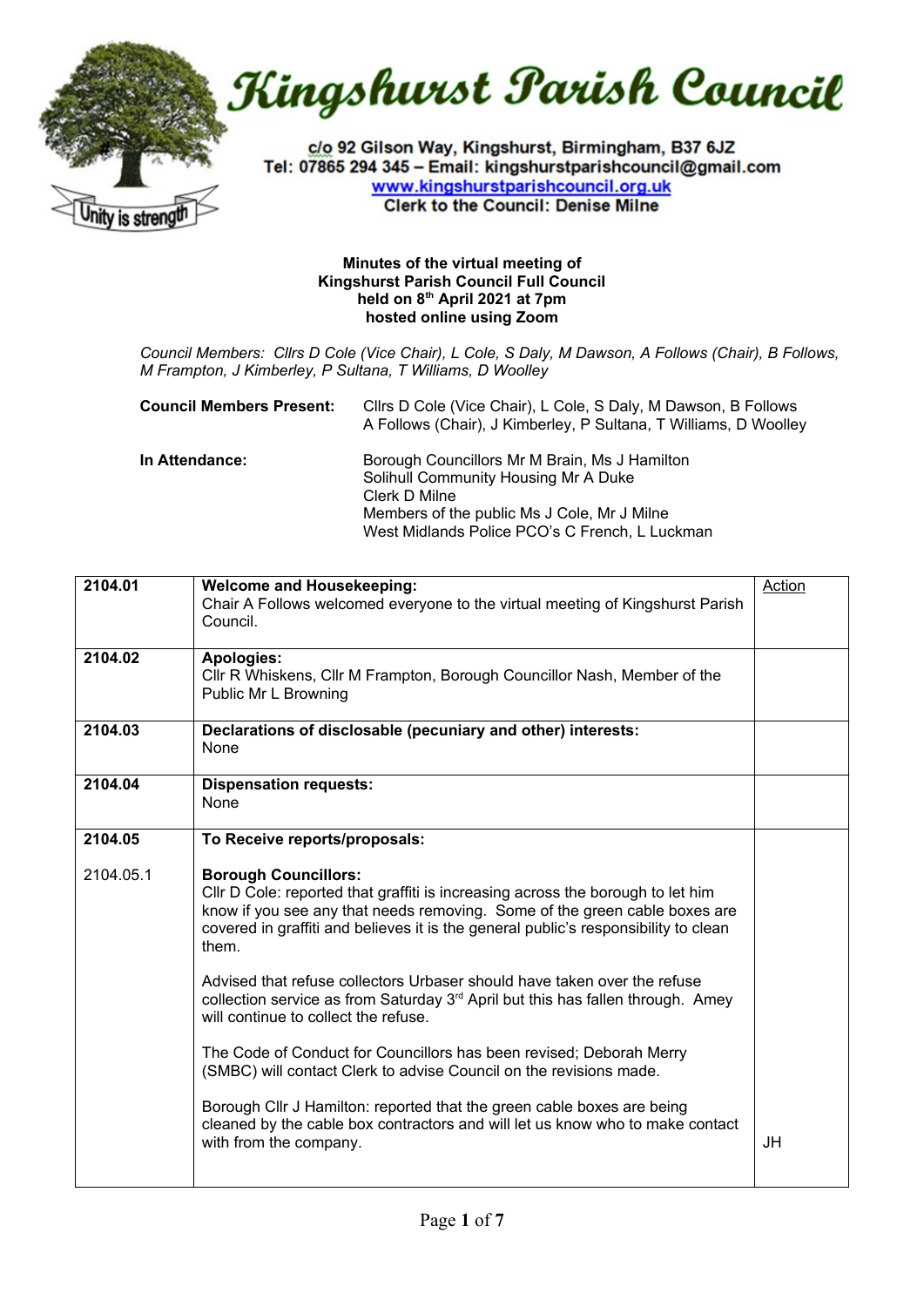|           | Reported that Police Impact Week was very well received by everyone in the<br>North of the borough, who requires more of these initiatives, more police<br>presence and that neighbourhood Police is easily contactable.                                                                                                                                                                                                                                                                                                                                                                                                                  |            |
|-----------|-------------------------------------------------------------------------------------------------------------------------------------------------------------------------------------------------------------------------------------------------------------------------------------------------------------------------------------------------------------------------------------------------------------------------------------------------------------------------------------------------------------------------------------------------------------------------------------------------------------------------------------------|------------|
|           | Cllr J Kimberley asked for an update on the Kingshurst Post Office, Cllr J<br>Hamilton has advised that Chemist will be relocating to what was Martins<br>Newsagents and there will be a refurb to include the new Post Office. Once<br>refurnished the Chemist and Post Office will remain open whilst the<br>regeneration work takes place in the Parade.                                                                                                                                                                                                                                                                               |            |
|           | CIIr D Cole has advised that contracts have been signed and it will be three to<br>four weeks before the Post Office is open.                                                                                                                                                                                                                                                                                                                                                                                                                                                                                                             |            |
| 2104.05.2 | West Midlands Police, SMBC Community representatives, any other<br>statutory bodies and voluntary organisations:                                                                                                                                                                                                                                                                                                                                                                                                                                                                                                                          |            |
|           | WMP gave Council an update on Impact Week that took place recently which<br>was well received and had good community engagement. The Warwickshire<br>off road team are trying to utilise drones in traffic, for the off road bikers, which<br>was also greatly received by the social media community and would like it to<br>continue. They are hoping to use the drones in traffic a lot more and are<br>focusing on issuing warrants for drugs and off road bikers.                                                                                                                                                                    |            |
|           | CIIr D Woolley reported the roll bars by the bridge on Babbs Mill have been left<br>open following construction work and bikers and scramblers are racing<br>through. WMP has advised that they have spoken with Park Rangers who will<br>be looking at access points.                                                                                                                                                                                                                                                                                                                                                                    |            |
|           | CIIr P Sultana has suggested if borough Councillors could make a request to<br>SMBC to ask these contractors to lock the roll bars every evening when they<br>have finished work.                                                                                                                                                                                                                                                                                                                                                                                                                                                         |            |
|           | CIIr D Cole reported on a recent Ward meeting where SMBC has asked WMP<br>to make checks on Cooks Lane for overloaded lorries that are overweight. Cllr<br>D Cole has asked WMP when the survey will take place. WMP to get back to<br>Cllr Cole with this information.                                                                                                                                                                                                                                                                                                                                                                   | <b>WMP</b> |
|           | CIIr P Sultana reported that following a recent incident with one of his<br>community volunteers, who on social media was approached by someone as<br>he was critical of a child who had his quad bike taken off him. This was<br>reported to the Police which resulted in the quad bike rider having a stern<br>warning and will be followed up with a view to prosecution upon further<br>investigation. He was very happy with the way the Police dealt with this matter.<br>It's reassuring to know that if we can pass to the Police as much intel as<br>possible in order for the Police to take action, as they need the evidence. |            |
| 2104.05.3 | <b>Solihull Community Presentation - Lakeside</b><br>Project Manager Andy Duke (SCH) reported on a proposal for the re-<br>development of the Lakeside in Townsend Grove. It is currently an Adult<br>Social Care provision. The building is under used, not energy efficient,<br>unsuitable and coming to the end of its life. It is more cost effective to knock it<br>down and re-build.                                                                                                                                                                                                                                               |            |
|           | Four current residents need to be decanted to more suitable accommodation.                                                                                                                                                                                                                                                                                                                                                                                                                                                                                                                                                                |            |
|           | The provision will be for new, similar type two bedroom accommodation for<br>adults with supported needs. The building will move closer to the road and will<br>be one storey higher. The building will be managed by SCH. There will not be<br>a demand for many residential parking spaces but some will be provided and                                                                                                                                                                                                                                                                                                                |            |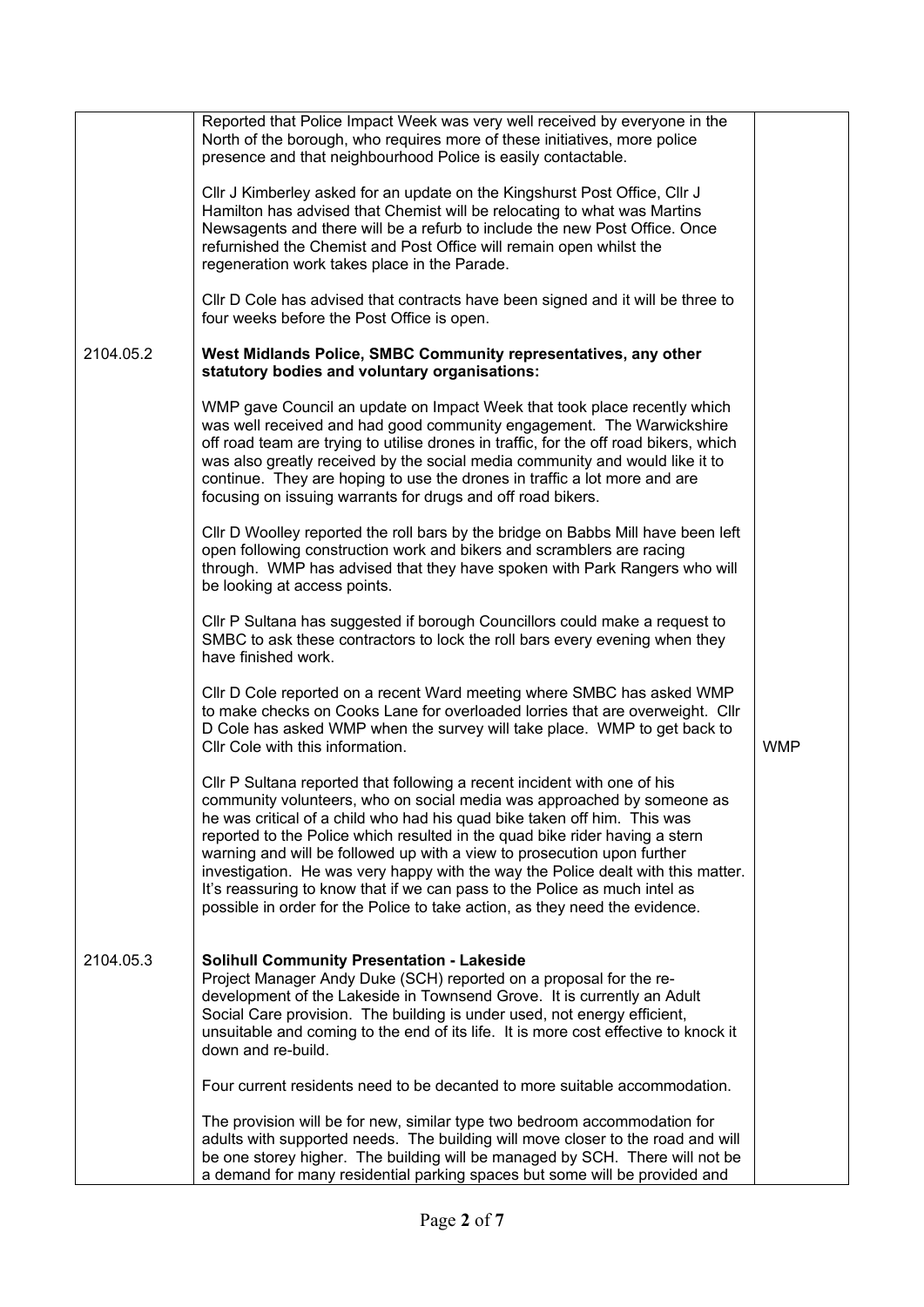|                      | some for staff and visitors. The build will aspire to net zero standards. The<br>start of this project will be for approximately this time next year subject to                                                                                                                                                                                                                                                                                                                                                                                  |           |
|----------------------|--------------------------------------------------------------------------------------------------------------------------------------------------------------------------------------------------------------------------------------------------------------------------------------------------------------------------------------------------------------------------------------------------------------------------------------------------------------------------------------------------------------------------------------------------|-----------|
|                      | approval of the Tender process and planning permission.                                                                                                                                                                                                                                                                                                                                                                                                                                                                                          |           |
|                      | CIIr D Cole has asked if the old, disused car park on the corner of Dunton Road<br>and Fordbridge Road can be used for this project. A. Duke to look into this.                                                                                                                                                                                                                                                                                                                                                                                  |           |
|                      | Cllr J Kimberley has requested an update from SMBC staff who will be dealing<br>with the future residents of the block. A Duke to arrange.                                                                                                                                                                                                                                                                                                                                                                                                       | AD        |
|                      |                                                                                                                                                                                                                                                                                                                                                                                                                                                                                                                                                  | <b>AD</b> |
| 2104.06              | <b>Public Participation</b><br>To adjourn to allow public participation for 15 minutes. Residents are invited to<br>give their views and question the Parish Council on issues on this agenda or<br>raise issues for future consideration at the discretion of the Chairman.<br>Members of the public may not take part in the Parish Council meeting itself.                                                                                                                                                                                    |           |
|                      | Mr J Milne asked if any Councillors knew anything about the vacant flats next<br>door to his house in Gilson Way, which will be leased to Spring Housing<br>Association. He would like to know what kind of people would be residing<br>there as it used to be for homeless residents. Cllr D Cole said he knows of<br>three blocks of flats run by Spring HA on the corner of Cooks Lane and the<br>Chester Road and they are mainly for elderly persons.                                                                                       |           |
|                      | Ms J Cole gave Council an update on the work of the Kingshurst Rainbow<br>Alliance, who is still delivering care packages to residents, who are very<br>grateful for this service. Lots of residents are suffering from hardship and we<br>need to look out for vulnerable residents and look after our neighbours. With<br>support from other voluntary organisations things like paint and mattresses can<br>be delivered to residents facing hardship in the community and we can let her<br>know of anyone who would like this kind of help. |           |
|                      | CIIr P Sultana said the volunteers are working tirelessly and thanked them for<br>doing such a marvellous job for our vulnerable residents. Cllr B Follows also<br>thanked the Kingshurst Rainbow Alliance for all they do. Cllr A Follows also<br>thanked J Cole for all of her good work.                                                                                                                                                                                                                                                      |           |
| 2104.07<br>2104.07.1 | <b>Minutes:</b><br>That the minutes of the Full Council Meeting held on 10 <sup>th</sup> December 2020 be<br>approved as a true record and accordingly be signed by Chair A Follows.                                                                                                                                                                                                                                                                                                                                                             |           |
|                      | Motion agreed unanimously.                                                                                                                                                                                                                                                                                                                                                                                                                                                                                                                       |           |
| 2104.07.2            | That the Minutes of the Extraordinary Meeting held on 2 <sup>nd</sup> December 2020 be<br>approved as a true record and accordingly be signed by Chair A Follows.                                                                                                                                                                                                                                                                                                                                                                                |           |
|                      | Motion agreed unanimously.                                                                                                                                                                                                                                                                                                                                                                                                                                                                                                                       |           |
|                      | Cllr J Kimberley wanted it noted that he was opposed to item 2012.05.01                                                                                                                                                                                                                                                                                                                                                                                                                                                                          |           |
| 2104.07.3            | That the minutes of the Full Council Meeting held on 11 <sup>th</sup> March 2020 be<br>approved as a true record and accordingly be signed by Chair A Follows.                                                                                                                                                                                                                                                                                                                                                                                   |           |
|                      | Motion agreed unanimously.                                                                                                                                                                                                                                                                                                                                                                                                                                                                                                                       |           |
| 2104.08<br>2104.08.1 | <b>Matters Arising from the last meeting</b><br>Allotment letters - Clerk has sent letters/Invoices for the year 2021.                                                                                                                                                                                                                                                                                                                                                                                                                           |           |
| 2104.08.2            | Missing litter bins, Babbs Mill – deferred to the next meeting.                                                                                                                                                                                                                                                                                                                                                                                                                                                                                  |           |
| 2104.08.3            | Regeneration Plans for The Parade - Yellow lines in roads. Cllr D Cole                                                                                                                                                                                                                                                                                                                                                                                                                                                                           | MF        |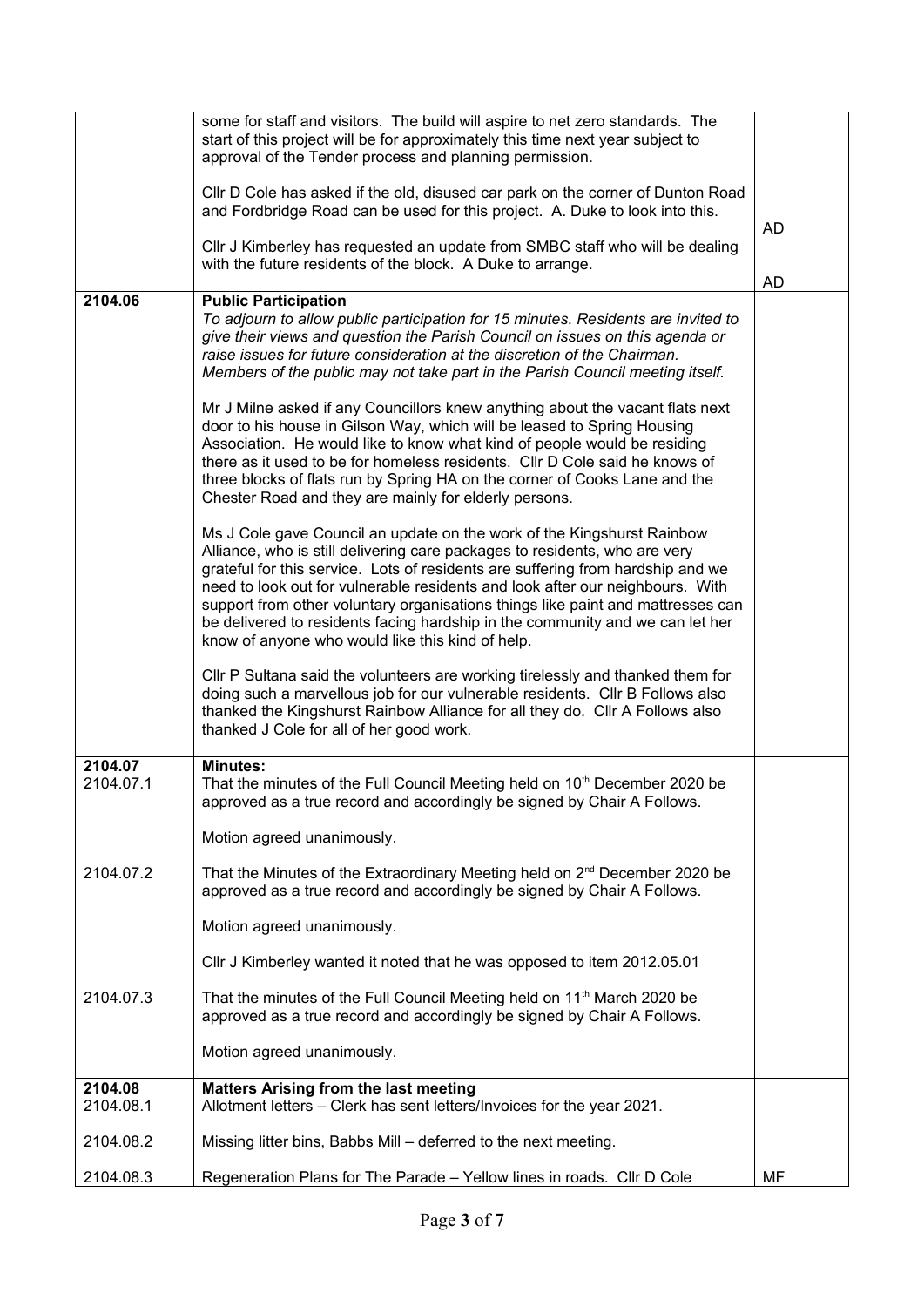|                      | reported this is still being looked into for yellow lines and traffic wardens.                                                                                                                                                                                                                                                                                                                                               |              |
|----------------------|------------------------------------------------------------------------------------------------------------------------------------------------------------------------------------------------------------------------------------------------------------------------------------------------------------------------------------------------------------------------------------------------------------------------------|--------------|
| 2104.08.4            | Quotes for Pavilions fencing - deferred to the next meeting.                                                                                                                                                                                                                                                                                                                                                                 | MF           |
| 2104.08.5            | Access to Pavilions for fencing repairs - Cllr A Follows made contact with<br>Pavilions and access was arranged. Left message for Cllr M Frampton to<br>attend.                                                                                                                                                                                                                                                              | MF           |
| 2104.08.6            | Two taps in Allotments need repairing (not deemed urgent) – deferred to the<br>next meeting.                                                                                                                                                                                                                                                                                                                                 |              |
| 2104.08.7            | Clerk is looking into providing a circular bench for the Remembrance Tree -<br>deferred to the next meeting.                                                                                                                                                                                                                                                                                                                 | <b>Clerk</b> |
| 2104.08.8            | Events Committee has held a meeting regarding the Christmas Tree and lights.<br>Member of the Public Lee Browning has been appointed a Co-opted member<br>of the Events Committee.                                                                                                                                                                                                                                           |              |
|                      | CIIr T Williams has reported Jacks stores are making donations to good<br>causes. Clerk to send link to the Events Committee to arrange a meeting.                                                                                                                                                                                                                                                                           | Clerk        |
| 2104.08.9            | Risk Assessment for working from home/DSE has been completed for Clerk.                                                                                                                                                                                                                                                                                                                                                      |              |
| 2104.09<br>2104.09.1 | <b>Finance</b><br>AdvantEdge financial reports/bank statement/audited accounts                                                                                                                                                                                                                                                                                                                                               |              |
| 2104.09.2            | Approve payments for April 2021                                                                                                                                                                                                                                                                                                                                                                                              |              |
|                      | As we have received no information from Select Payroll with this month's<br>payroll amounts, the amounts have been estimated and taken from the Gross<br>amounts. When we received the payslips the amounts given today should be<br>reduced.                                                                                                                                                                                |              |
|                      | Resolved to accept the report of the RFO and approve the payments to be<br>made for April 2021 as recommended by the Finance Committee.<br>Cllr A Follows proposed to accept and Cllr S Daly seconded, all agreed.                                                                                                                                                                                                           |              |
| 21.4.09.3            | <b>School Meals/Milk</b><br>CIIr A Follows reported that we have not paid for school milk since January<br>2020. To look at what the schools have paid for milk since then and reimburse<br>them. To contact the schools Business Manager and see when we last made<br>a payment and how much we paid.                                                                                                                       | AF           |
|                      | Kingshurst Junior School will need to be re-assessed as it has increasing<br>numbers by up to 50%. And how many of the population fall into the milk<br>contribution? Cllr D Cole to check.                                                                                                                                                                                                                                  | DC           |
| 2104.10<br>2104.10.1 | Progress report for information/action and make decisions as appropriate<br><b>Kingshurst Post Office</b><br>Updates received in item 2104.05.01<br>CIIr M Brain has clarified that the Post Office is being relocated and should take<br>approximately three to four weeks; the Contract was signed over ten days ago.<br>It will take more time due to the logistics of the decant and refurb from one site<br>to another. |              |
| 2104.10.2            | <b>Allotments and Jubilee Gardens</b><br>Deferred to the next meeting.                                                                                                                                                                                                                                                                                                                                                       | MF           |
| 2104.10.3            | <b>Internal Audit</b>                                                                                                                                                                                                                                                                                                                                                                                                        |              |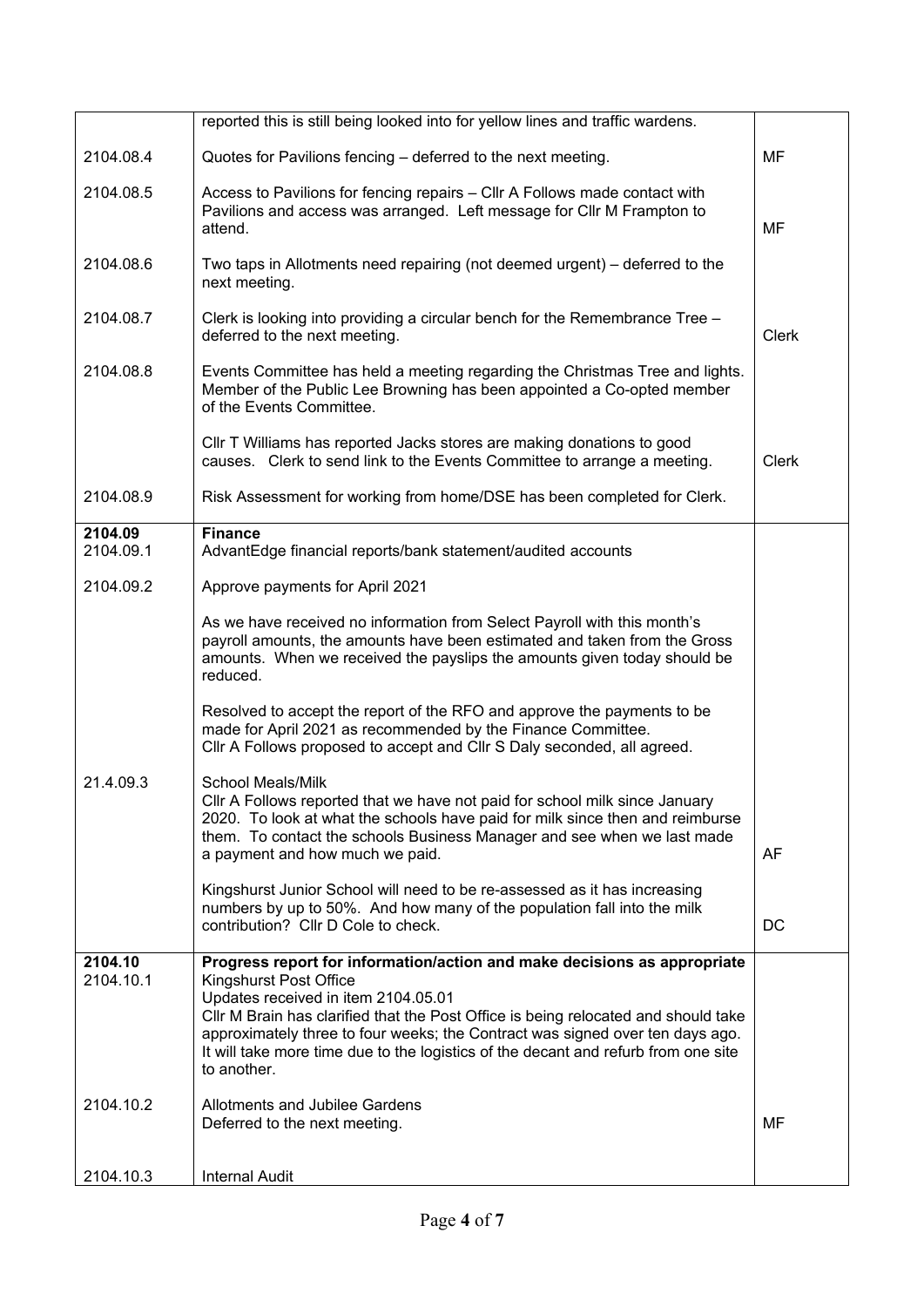|           | Cllr Kimberley has proposed a motion that given the lack of clarity about<br>auditing arrangements for 2019/20 we agree to use the following procedure<br>each year, which will cover us for future internal audits:                                                                                                                                                                                                                                 |       |
|-----------|------------------------------------------------------------------------------------------------------------------------------------------------------------------------------------------------------------------------------------------------------------------------------------------------------------------------------------------------------------------------------------------------------------------------------------------------------|-------|
|           | 1. Have an internal audit carried out by WALC's recommended auditors.<br>2. The Clerk to liaise with the Chair of the Council to complete the Annual Audit<br>and Accountability Statement to be approved by the Council.<br>3. The completed Annual Audit and Accountability Statement to be sent for<br>external audit.                                                                                                                            |       |
|           | Motion agreed unanimously.                                                                                                                                                                                                                                                                                                                                                                                                                           |       |
|           | CIIr A Follows reported that Roberts Chartered Accountants were used in the<br>past for internal audits and proposed to contact them for a quote.                                                                                                                                                                                                                                                                                                    | AF    |
|           | Motion agreed unanimously.                                                                                                                                                                                                                                                                                                                                                                                                                           |       |
| 2104.10.4 | <b>Financial Regulations</b><br>That the current Financial Regulations be reviewed by the F&GP Committee in<br>2021/22.                                                                                                                                                                                                                                                                                                                              |       |
|           | Motion agreed unanimously.                                                                                                                                                                                                                                                                                                                                                                                                                           |       |
| 2104.10.5 | <b>WALC's Risk Assessment Guide</b><br>Proposal that the F&GP Committee brings the Council up-to-date on any<br>outstanding risk assessments and carries them out as a matter of urgency.                                                                                                                                                                                                                                                            |       |
|           | Motion agreed unanimously.                                                                                                                                                                                                                                                                                                                                                                                                                           |       |
| 2104.10.6 | <b>Grant Application Form and Policy</b><br>That the current grant application form and policy continue to apply for the<br>financial year 2021/22.                                                                                                                                                                                                                                                                                                  |       |
|           | Motion agreed unanimously.                                                                                                                                                                                                                                                                                                                                                                                                                           |       |
| 2010.10.7 | The Perception of KPC by the Public<br>CIIr P Sultana has reported that he has received a poor response with regards<br>to asking three Kingshurst Community Facebook groups their thoughts and<br>experiences they have with KPC and what changes would they like to see. Out<br>of 4,000 members/residents very few people responded. 10 people didn't<br>know we existed, 4 people gave negative comments and 2 people gave<br>positive comments. |       |
|           | In general the people that know of us do not have a great perception of us and<br>many people do not know that we exist.                                                                                                                                                                                                                                                                                                                             |       |
|           | Social Media might help with sharing what we do and engage more with the<br>community. We used to have a Facebook page but the only comments left<br>were abusive and needed monitoring. Clerk volunteered to police Facebook<br>and update pages.                                                                                                                                                                                                   |       |
|           | We need to advertise what we do with a questionnaire and newsletter and<br>advertise these on our website, which could help with explaining what we do<br>and where to get relevant information from. Cllr P Sultana to draft a copy and<br>send to Clerk. Cllr D Cole to send Clerk an example of a newsletter we have<br>previously produced.                                                                                                      | Clerk |
| 2010.10.8 | Help to Support a Local Community Project see item 10.10                                                                                                                                                                                                                                                                                                                                                                                             |       |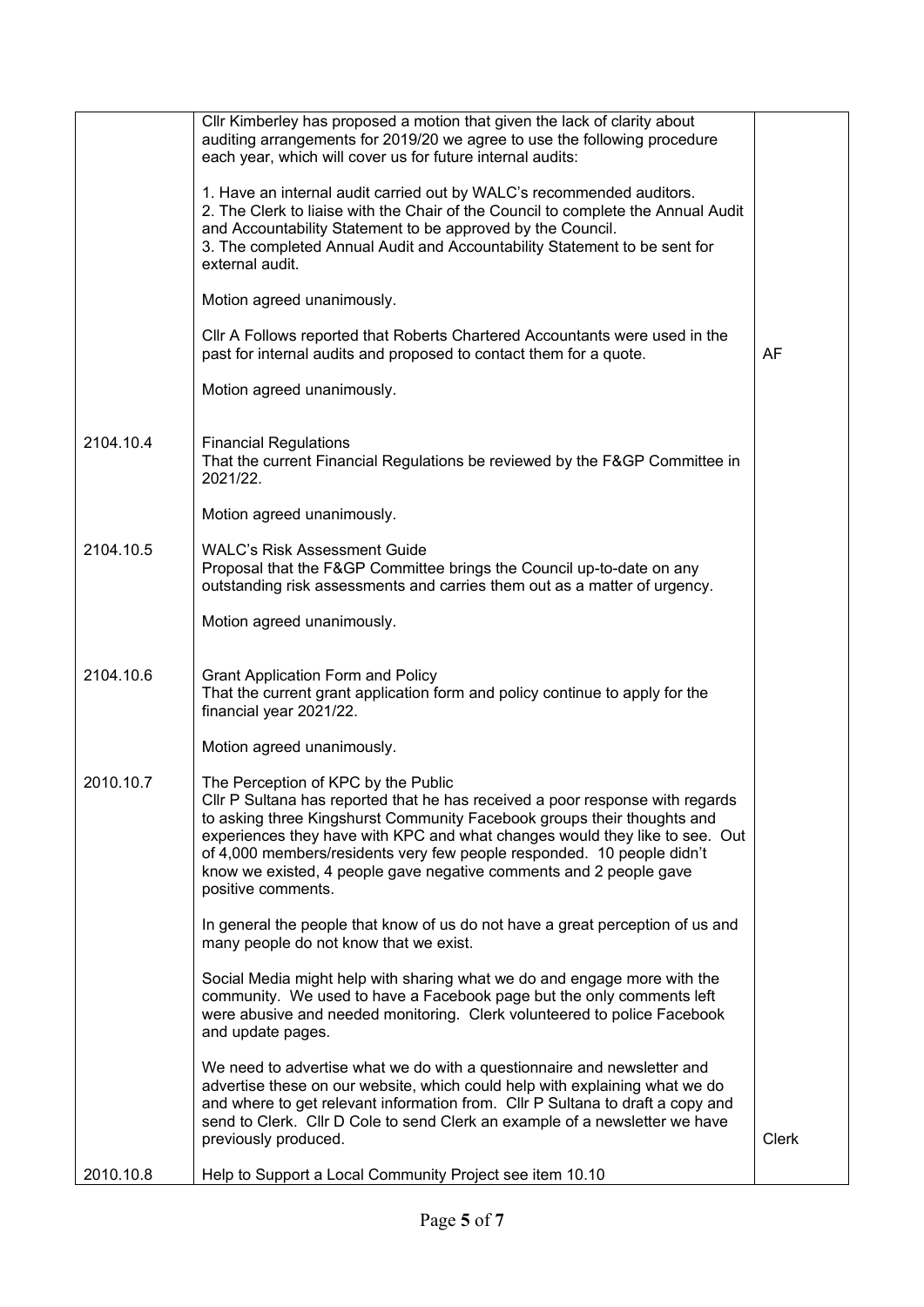| 2010.10.9  | Standards of care in Babbs Mill<br>Parks and green spaces have had a lot of use and suffered wear and tear over<br>the last 12 months. Footpath left is a poor state following work. Bin collections<br>have been poor, Chris Barr (SMBC) have taken this up with contractors Amy.<br>Amy have reassured him that they have had staff shortages and other<br>problems related to Covid but will now put more staff on, particularly over<br>Babbs Mill and a much better service will be given.                                                                                                                                                                                                            | PS/DC                  |
|------------|------------------------------------------------------------------------------------------------------------------------------------------------------------------------------------------------------------------------------------------------------------------------------------------------------------------------------------------------------------------------------------------------------------------------------------------------------------------------------------------------------------------------------------------------------------------------------------------------------------------------------------------------------------------------------------------------------------|------------------------|
| 2010.10.10 | The Big Lunch<br>Cllr P Sultana has reported that under the Eden Project on $5th$ & $6th$ June, a<br>yearly, national campaign will take place to get communities together in the<br>way of a picnic. It is a good way of communicating with the community.                                                                                                                                                                                                                                                                                                                                                                                                                                                |                        |
|            | There may be restrictions to the number of people gathering due to Covid. It<br>may not be possible to do a large gathering but perhaps we can do a post<br>Covid celebration Big Lunch when restrictions have been removed? Asda may<br>donate food. The mobile food bank could attend. This could be a treat to our<br>community and a welcome end to lockdown.                                                                                                                                                                                                                                                                                                                                          |                        |
|            | CIIr A Follows has asked if the Pavilions playing field could be used when<br>Covid restrictions are lifted.                                                                                                                                                                                                                                                                                                                                                                                                                                                                                                                                                                                               |                        |
|            | CIIr P Sultana has proposed a motion to work with the Events Committee to<br>start planning a post lockdown Big Lunch type event/fund day with free food for<br>the community to be held on Babbs Mill or the Pavilions playing field.                                                                                                                                                                                                                                                                                                                                                                                                                                                                     |                        |
|            | Motion agreed unanimously.                                                                                                                                                                                                                                                                                                                                                                                                                                                                                                                                                                                                                                                                                 |                        |
| 2010.10.11 | The Space<br>CIIr B Follows has reported that the Blood Donor Service is looking for venues<br>and has suggested they use The Space. Seeds of Hope and the Pavilions also<br>suggested for use. Cllr D Cole has reported that we may need permission from<br>SMBC to use. Cllr B Follows to contact Alison McGrory (SMBC). Seeds of<br>Hope may have already been assessed for this service before Covid took<br>place.                                                                                                                                                                                                                                                                                    | PS/Events<br>Committee |
|            | CIIr. S Daly has reported that the street lighting in Wheeley Moor Road is<br>flashing intermittently. Cllr J Kimberley has reported to SMBC several times.<br>More lights at the bottom of the road have also been reported. Cllr D Cole to<br>report again.                                                                                                                                                                                                                                                                                                                                                                                                                                              | DC                     |
| 2104.11    | Councillors reports and items for future agenda:<br>CIIr J Kimberley has highlighted the yearly AGM meeting and the Annual<br>Parish meetings are due to take place next month. For the Chair's annual<br>report would it be best to give a report over the last two years instead as not a<br>lot has happened (due to Covid restrictions) over the last year. We could<br>perhaps advertise these meetings on the Notice Board outside the Library and<br>the Library window and our website. The next meeting is due on 13 <sup>th</sup> May but<br>we may hold it earlier than that date. Meeting may be held face to face with<br>Covid restrictions lifting. Clerk to check with Deborah Merry/WALC. | Clerk                  |
|            | Cllr P Sultana gave a community update and reported that graffiti and fly<br>tipping and littering has got worse as our parks are getting more use. Clean<br>and Green have 450 voluntary members, the largest community environment<br>voluntary organisation in Solihull. Litter pickers get together on a monthly basis<br>and report back to SMBC with a tally of how many bags of rubbish they have<br>collected. 1,374 bags have been collected in a month along with shopping                                                                                                                                                                                                                       |                        |